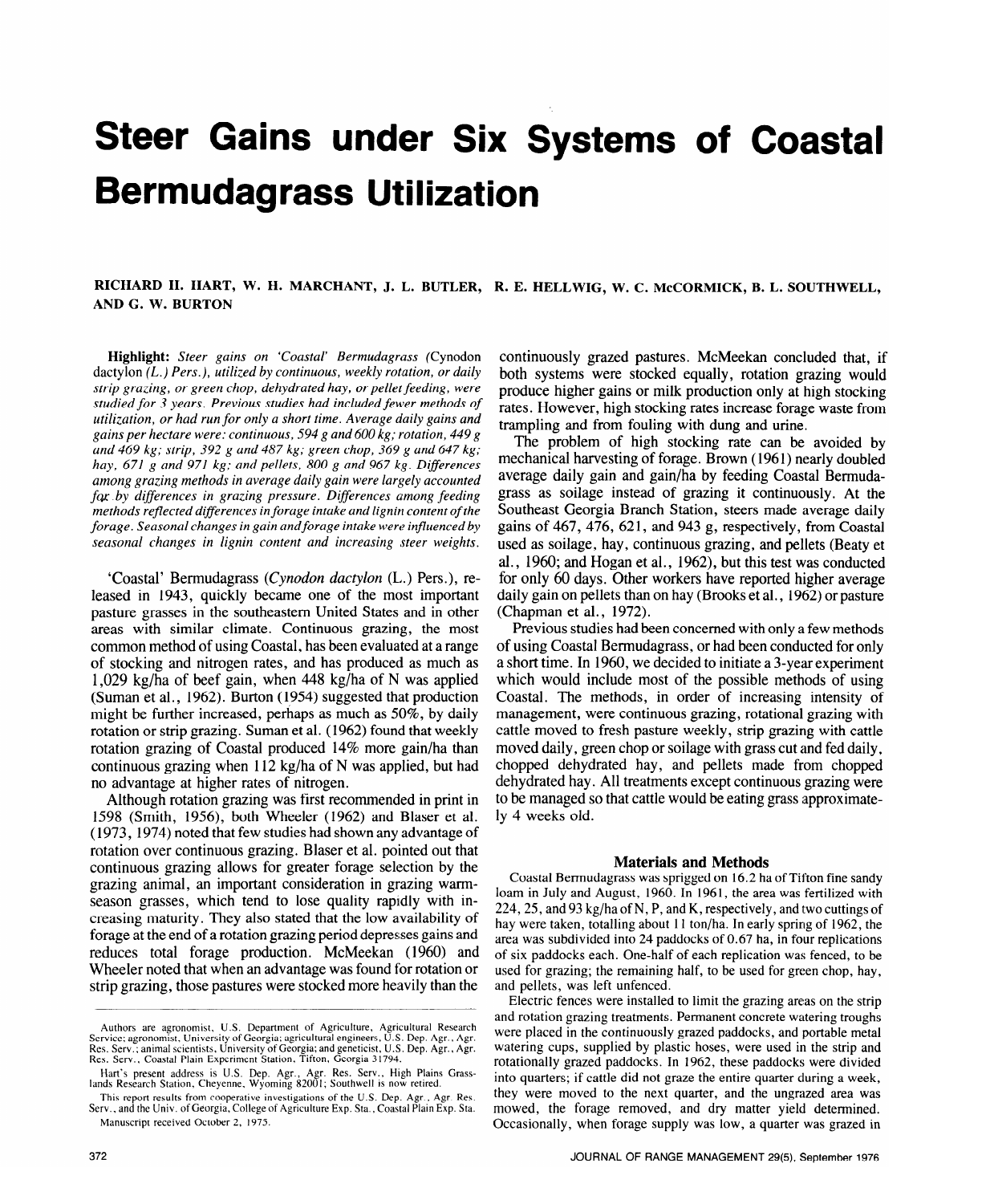Table **1.** Management of the experiment and initial weight of steers.

| Management          | Treatment                  | 1962              | 1963             | 1964              |  |
|---------------------|----------------------------|-------------------|------------------|-------------------|--|
| Fertilizer (kg/ha)  |                            |                   |                  |                   |  |
| N                   | All                        | 224               | 224              | 280               |  |
| P                   | All                        | 25                | 25               | 25                |  |
| K                   | Grazed                     | 93                | 93               | 93                |  |
|                     | Harvested                  | 93                | 93               | 149               |  |
| Grazing and         |                            |                   |                  |                   |  |
| feeding dates       |                            |                   |                  |                   |  |
| Began               | Grazed<br><b>Harvested</b> | May 9<br>May $30$ | Apr. 18<br>May 7 | Apr. 22<br>May 20 |  |
| Ended               | Grazed                     | Oct. 12           | Sept. 5          | Sept. $16$        |  |
|                     | Harvested                  | Oct. 24           | Sept. 5          | Sept. 16          |  |
| Davs                | Grazed                     | 156               | 140              | 147               |  |
|                     | Harvested                  | 147               | 121              | 119               |  |
| Initial weight (kg) | All                        | 261               | 245              | 265               |  |

less than a week. In 1963 and 1964, this subdivision was abandoned; the grazing area was moved across a paddock for 4 weeks, or less if the grass was exhausted sooner, and then was returned to the starting point. Any remaining ungrazed forage was harvested.

Five steers were allotted to each paddock (7.4 steers/ha), except from July 23 to October 11, 1962, when drouth forced us to remove two or three steers from each grazed paddock. On rotation and strip grazing, yields of the area to be grazed next were used to determine the size of the area to be allotted. We allotted 7.3 kg dry matter per steer per day at the beginning of each season, and graduallyincreased this to 13.5 kg at the end of the season, as steer weight increased and forage quality decreased.

The paddocks providing harvested forage were divided into quarters in 1962. Green chop was cut daily for a week or until all had been cut from the appropriate quarter; then forage was cut from any remaining area and harvest began in the next quarter. In 1963 and 1964, paddocks were not subdivided; harvesting continued across each paddock for up to 4 weeks, and only then was surplus forage harvested. In 1962, hay and pellets were made weekly from one-fourth of each paddock; in 1963 and 1964, they were made every 4 weeks from the whole paddock. A forage harvester, set to cut forage into 8-mm lengths, cut the grass for green chop, hay, and pellets, leaving a 4-cm stubble, and blew it into a self-unloading wagon. Forage to be fed as hay was put through a drier rated to evaporate 2,700 kg/hour of water, and bagged. Forage for pellets was dehydrated and ground in a hammermill, through a 3.2-mm screen. Water was added as needed, partly in the form of steam, and the material was pelleted with a 50-hp California Pellet Mill, Standard Model, through a die having straight bore holes 9.5mm in diameter and  $6.4$ -cm long. The pellets, extruded at a temperature of about  $71^{\circ}$ C, were elevated into a cooler, cooled to ambient temperature, scalped,

and bagged. The scalped fines were returned to the pellet mill hopper by a screw conveyor.

Steers fed harvested forage were grazed on Coastal Bermudagrass until feeding started. Each group of five steers fed hay or pellets was placed in a lot approximately  $9 \times 38$ -m, with a trough 7-m long under a shelter at one end. The steers fed green chop were in lots twice as big, with twice as much trough space. The steers were fed each morning. Green chop, hay, or pellets were weighed into the troughs, in amounts well in excess of daily consumption, after refused material was weighed out. Samples were taken for the determination of dry matter and, in the case of the forage as fed, crude protein, ether extract, cellulose, lignin, other carbohydrates, and ash. Green chop, both as fed and refused, was sampled daily; hay and pellets were sampled weekly. Forage intake was estimated by difference, with no allowance for waste.

All cattle were sprayed regularly to control horn flies, and were weighed every 4 weeks. Grass was burned every spring to control spittlebug, and the grazed paddocks were dragged with a tine harrow to break up manure piles from the year before. Fertilization of the paddocks, beginning and ending dates of grazing and feeding, and initial weights of the steers in each year are shown in Table 1.

#### **Results and Discussion**

Stocking rates, grazing pressures, and animal performance under each system in each year are shown in Table 2. Forage production varied from year to year; mean dry matter yields from the paddocks cut for hay and pellets were 12.8, 11 .O, and 11.1 tons/ha in 1962, 1963, and 1964, respectively. Stocking rate on the grazed paddocks also varied; we removed some of the cattle in 1962 because of drouth, and we varied the size of the daily or weekly allotment of grass on strip and rotation grazing, according to yield and season. Therefore, grazing pressure, expressed as animal days/ton of harvested forage dry matter, was different each year on each treatment. However, it was generally lightest under continuous grazing; slightly heavier under rotation and strip grazing and pellet feeding; still heavier when hay was fed; and heaviest on green chop.

Under grazing, average daily gain (ADG) was strongly and negatively correlated with grazing pressure (Fig. 1). If we assume ADG on pellets was an estimate of the maximum performance of which the steers fed in that year were capable (as determined by initial weight, previous level of gain, genetic potential, etc.), and express the ADG under grazing in percent of this assumed maximum, we can remove the effects of

Table 2. Stocking rate, grazing pressure, forage intake, and steer gains on Coastal Bermudagrass.

|                                      | Year | Grazed              |                  |       | Harvested          |                  |         |
|--------------------------------------|------|---------------------|------------------|-------|--------------------|------------------|---------|
| Measurement                          |      | Continuous Rotation |                  | Strip | Green chop         | Hay              | Pellets |
| Animal days/ha                       | 1962 | 890                 | 896              | 1311  | 1742               | 1712             | 1361    |
|                                      | 1963 | 1048                | 1129             | 1273  | 1925               | 1289             | 1140    |
|                                      | 1964 | 1090                | 1155             | 1151  | 1553               | 1419             | 1161    |
| Animal days/ton of forage dry matter | 1962 | 70                  | 70               | 103   | 137                | 134              | 107     |
|                                      | 1963 | 95                  | 103              | 116   | 175                | 117              | 104     |
|                                      | 1964 | 98                  | 104              | 104   | 140                | 128              | 105     |
| Intake (kg dry matter/steer/day)     | 1962 |                     |                  | ÷     | 6.3 b <sup>1</sup> | 6.9ab            | 8.2a    |
|                                      | 1963 |                     |                  |       | 6.1 <sub>b</sub>   | 7.9a             | 8.5a    |
|                                      | 1964 |                     |                  |       | 6.1 <sub>b</sub>   | 8.3a             | 8.9a    |
| Average daily gain $(g)$             | 1962 | 599 ab              | 535 <sub>b</sub> | 331c  | 268c               | 508 <sub>b</sub> | 667 a   |
|                                      | 1963 | 567c                | 422 d            | 445 d | 458 cd             | 730 <sub>b</sub> | 880 a   |
|                                      | 1964 | 617 <sub>b</sub>    | 390c             | 399c  | 381 c              | 776 a            | 85 3 a  |
| Gain/ha (kg)                         | 1962 | 533 <sub>b</sub>    | 479 b            | 434 b | 467 <sub>b</sub>   | 870 a            | 908a    |
|                                      | 1963 | 594 <sub>b</sub>    | 476b             | 566 b | 882 a              | 942 a            | 1003a   |
|                                      | 1964 | 673c                | 451e             | 460e  | 592d               | 1101a            | 990 ъ   |

1 Utilization **system means in the same year, followed by the same letter, are not significantly different (Duncan's multiple range test, 5% level of probability).**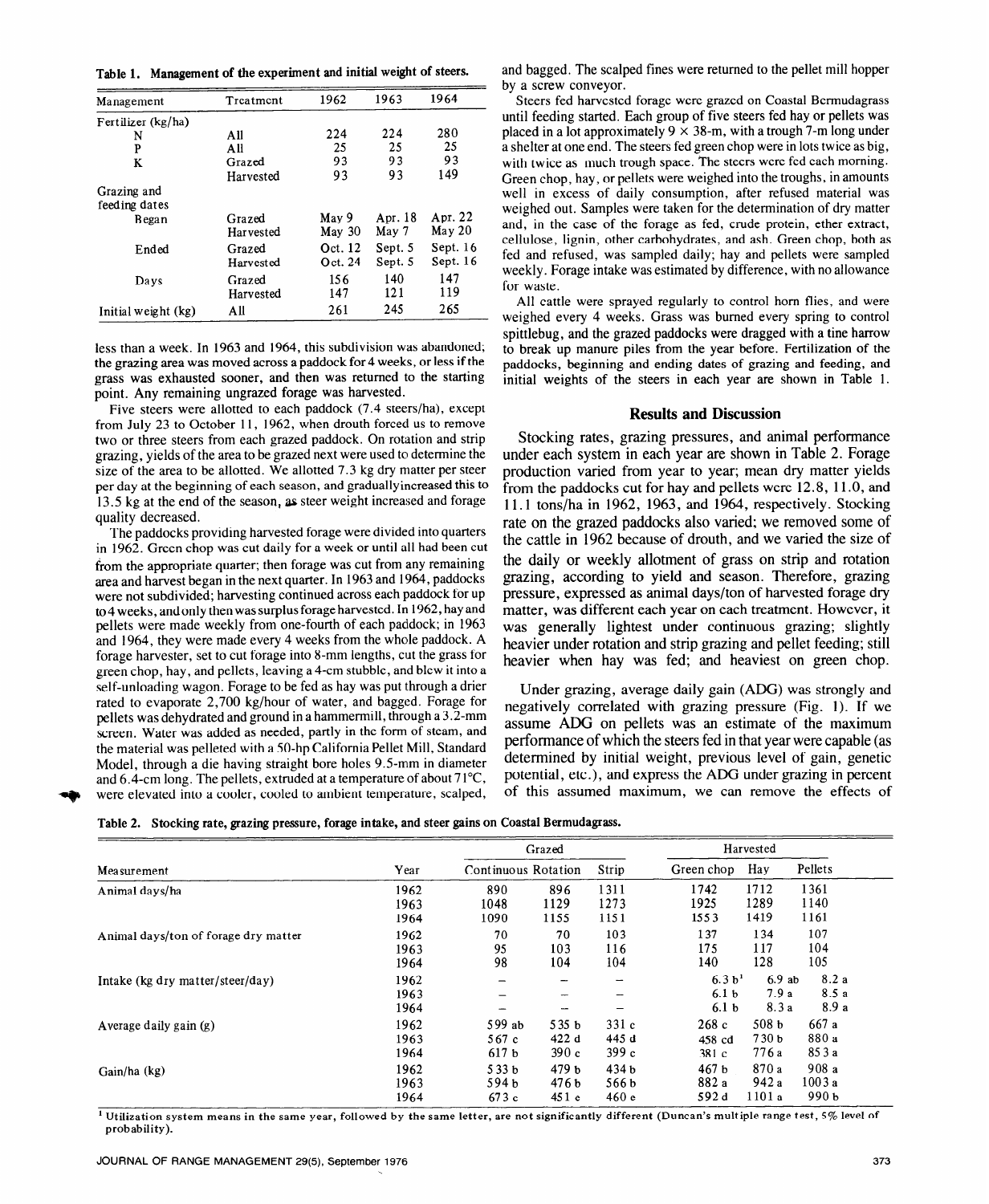

**Fig. 1.** *Grazing pressure (animal days/metric ton of forage dry matter) and relative average daily gain (ADG) of steers grazing Coastal Bermudagrass.* 

differences among the lots of steers used in the different years. This relative ADG was predicted by the equation

#### $ADG = 140 - 0.795$  D/F,

in which **D/F** equals animal days/ton harvested forage dry matter;  $\mathbf{r}^2 = 0.60$ . This equation is a modification of the model proposed by Hart ( 1973) and confirmed and further developed by Jones and Sandland ( 1974). Analysis of covariance indicated



**Fig. 2.** *Seasonal variation in average daily gain (ADG) of steers grazing Coastal Bermudagrass.* 

no significant differences in ADG among grazing treatments in 1962 and 1963, after the effect of differential grazing pressure was removed. In 1964, ADG on continuous grazing remained significantly higher than that on rotation or strip grazing, after grazing pressure effect was removed, although grazing pressure was only 6% higher on rotation and strip than on continuous grazing. Therefore, we concluded there was no evidence that rotation or strip grazing produced higher average daily gains than continuous grazing, at equal grazing pressures or stocking rates.

ADG of steers fed green chop was consistently low, as was forage intake. We thought intake might be increased by feeding twice a day, so we tried it with two of the four lots of steers for two weeks in 1963. During the test period, steers fed twice daily ate 5% more than steers fed once daily, but they also ate 2% more in the 2 weeks before the test, and 4% more in the 2 weeks after the test. Intake was not improved by feeding twice a day.



Fig. 3. *Seasonal variation in average daily gain (ADG) of steers fed Coastal Bermudagrass, and in the lignin content of the forage.*